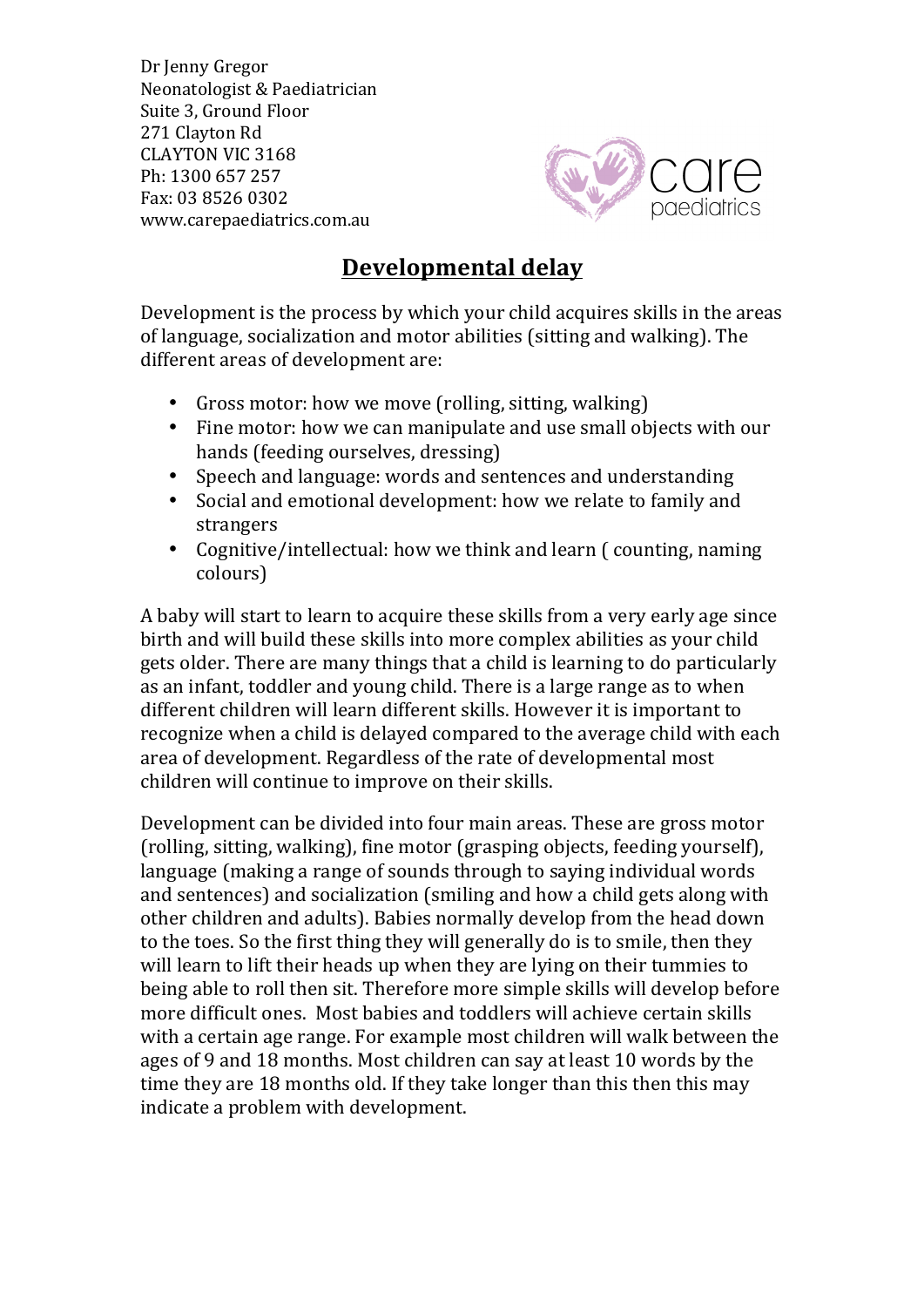Dr Jenny Gregor Neonatologist & Paediatrician Suite 3, Ground Floor 271 Clayton Rd CLAYTON VIC 3168 Ph: 1300 657 257 Fax: 03 8526 0302 www.carepaediatrics.com.au



## **Red Flags**

## **12 months**

- A child cannot sit without support
- A child cannot distinguish strangers from family
- No single words

## **2 years**

- Unable to walk well
- Cannot use spoon
- Cannot scribble

If your child is having difficulty with some or all of these developmental stages then please make an appointment to see me. If your child has lost skills that they previously had this is potentially more concerning.

Temporary developmental delay can be caused by a number of factors. Premature babies may be delayed in one or more areas due to being born early and most will eventually catch up. When we assess a premature baby's developmental we use their corrected age which is the age they would have been had they been born at term (ie if your baby was 12 weeks premature and it is 16 weeks since their birth then your baby is 4 weeks corrected and may not be smiling yet). Most babies smile around 6 to 8 weeks old. Physical illness, prolonged time in hospital, family stress and problems with bonding with your child and lack of opportunity can also impact on development.

Causes of persistent developmental delay include problems with a child's muscles (cerebral palsy, muscular dystrophies), problems with a child's vision or hearing, epilepsy (fits) or developmental/behavioural problems (autism spectrum disorder, ASD, attention deficit disorder, ADD/ADHD). Over half of all causes of developmental delay are caused by factors prior to birth. Some can be genetic or chromosomal (a problem with the building blocks that cause your child to look the way that they do), caused by infections during pregnancy. Some problems that occur around the time of birth can have an impact on the baby's development. A lack of oxygen or blood flow to the baby's brain leading up to, around the time or just after birth can impact on development. Infections, particularly of the